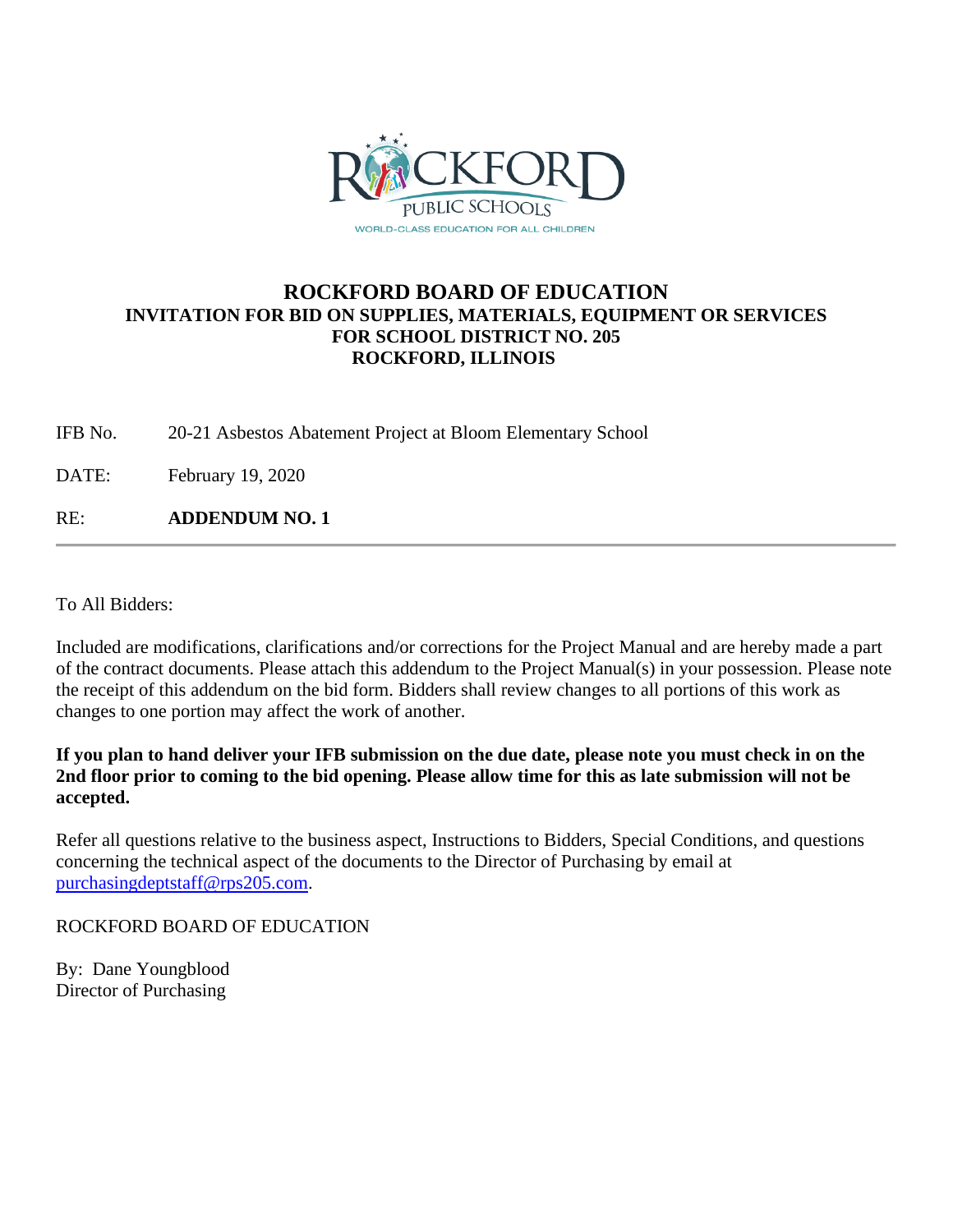Carnow, Conibear & Assoc., Ltd. Environmental Consulting Services 600 W. Van Buren St., Suite 500, Chicago, IL 60607 t: 312.782.4486 f: 312.782.5145 www.ccaltd.com



DATE: February 19, 2020 TO:<br>Guy Carynski Casey Ramas **Casey Ramasc Ramasc Casey Ramasc Ramasc Casey Ramasc Casey Ramasc Casey Ramasc Casey Ramasc Casey Ramasc Casey Ramasc Casey Ramasc Casey Ramasc Casey Ramasc Casey Ramasc Casey Ramas** Mike Honan mike @coverem.com Tim Boll [tboll@colfaxcorp.net](mailto:tboll@colfaxcorp.net) Joe Rodriguez is a series of the series of the series in the series of the series of the series of the series of the series of the series of the series of the series of the series of the series of the series of the series Lazaro Pacheco come contractor come [cpacheco@luse.com](mailto:cpacheco@luse.com) Dave Mazzuca **[dave@blastitall.com](mailto:dave@blastitall.com)** Evan Christian echristian echristian @ccaltd.com Rod Harvey **Rod Harvey Rod Harvey Rod Harvey Rod Harvey Rod Harvey Rod Harvey Rod Harvey Rod Harvey Rod Harvey Rod Harvey Rod Harvey Rod Harvey Rod Harvey Rod Harvey Rod Harvey Rod Harvey Ro** 

Guy Carynski [guy.carynski@rps205.com](mailto:guy.carynski@rps205.com) Dane Youngblood [dane.youngblood@rps205.com](mailto:dane.youngblood@rps205.com) Guido Gorniak **Guido** Gorniak guido @abelplusservices.com Tomasz Stogowski [tomasz.husar1@gmail.com](mailto:tomasz.husar1@gmail.com) David Hay [david.hay@nssccorp.com](mailto:david.hay@nssccorp.com)

## **SUBJECT: ADDENDUM NO. 1 TO THE BIDDING DOCUMENTS**

PROJECT MANUAL Rockford Public Schools District #205 – Bloom Elementary School – Asbestos Abatement of Flooring Materials dated January 20, 2020

This addendum forms a part to the bidding and contract documents and modifies the original bidding documents, dated January 20, 2020. **ALL CONTRACTORS SHALL ACKNOWLEDGE WRITTEN RECEIPT OF THIS ADDENDUM ON THEIR BID FORM. FAILURE TO DO SO MAY SUBJECT BIDDER TO DISQUALIFICATION.** This addendum consists of one (1) page and one (1) asbestos abatement design drawings. \*\*\*\*\*\*\*\*\*\*\*\*\*\*\*\*\*\*\*\*\*\*\*\*\*\*\*\*\*\*\*\*\*\*\*\*\*\*\*\*\*\*\*\*\*\*\*\*\*\*\*\*\*\*\*\*\*\*\*\*\*\*\*\*\*\*\*\*\*\*\*\*\*\*\*\*\*\*\*\*\*\*\*\*\*\*\*\*\*\*\*\*\*\*\*\*\*\*\*\*\*\*\*\*\*\*\*\*

### Addendum #1

1. Changes to Scope of Work Drawings:

ASB-03: Addition to scope of the cleaning of the baseboard adhesive from glazed brick wall in hallway.

Except as modified herein, Addendum No. 1, Project Manual dated January 20, 2020 remains in full force and effect.

Sincerely, **CARNOW, CONIBEAR & ASSOC., LTD.**

un Anta

Evan Christian Senior Project Manager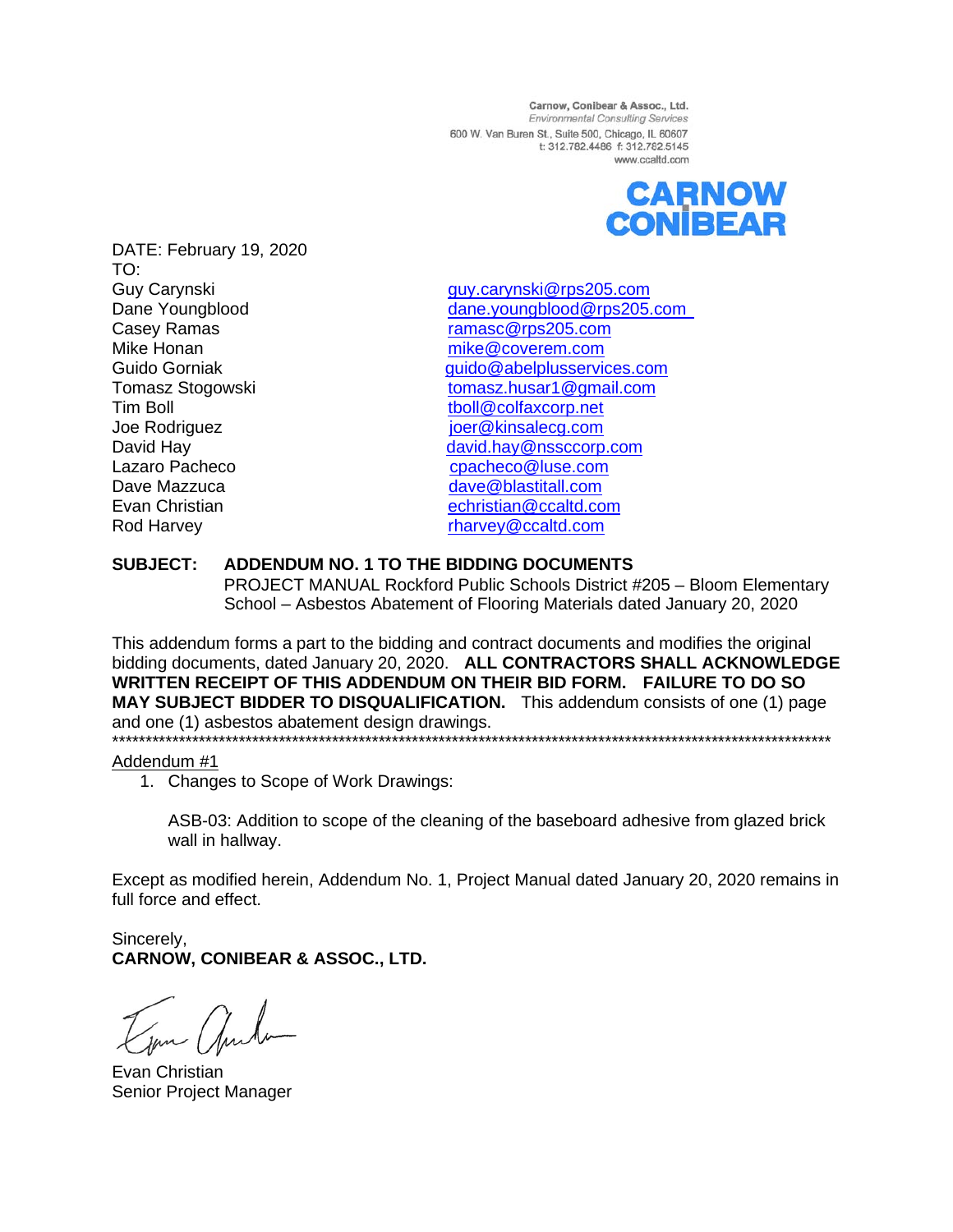





| <b>NAE</b><br>⊙<br>⌒<br>❤                                                                                                                                                                                                                                                                                              | $\circ$<br>MICH R                                                                                                                                                                                                    | $\begin{array}{c} \text{LPPER PMET of}\\ \text{GNN} \end{array}$<br>$\begin{array}{c} \text{UPER PART OF} \\ \text{IMSE} \end{array}$                        | ASBESTOS ABATEMENT KEYNOTES<br>Worker decontamination unit.<br>$\Box$<br>Waste decontamination unit.<br>$\langle$ NAE $\rangle$<br>Negative Air Exhaust<br>$\bigodot$<br>Separation barrier per IDPH 855.430(a)<br>Separation barrier per IDPH 855.430(b) (with<br>$\left\langle \frac{2}{2} \right\rangle$<br>lockable door)<br>$\sqrt{3}$<br>Contractor to secure door and control access<br>Abatement Containment - No Removal Area<br>Removal of Floor Tile and associated Mastic<br>Removal of Carpet, Floor Tile, and associated<br>Mastic<br>Location of NON-ACM Baseboard Adhesive to<br>be Removed/Clean |
|------------------------------------------------------------------------------------------------------------------------------------------------------------------------------------------------------------------------------------------------------------------------------------------------------------------------|----------------------------------------------------------------------------------------------------------------------------------------------------------------------------------------------------------------------|--------------------------------------------------------------------------------------------------------------------------------------------------------------|-------------------------------------------------------------------------------------------------------------------------------------------------------------------------------------------------------------------------------------------------------------------------------------------------------------------------------------------------------------------------------------------------------------------------------------------------------------------------------------------------------------------------------------------------------------------------------------------------------------------|
| $\bigoplus$<br>ASBESTOS ABATEMENT PLAN<br>$\sqrt{\rm{PARTIAL}}$ FIRST FLOOR<br>CLIENT:<br><b>DRAWING HISTORY</b><br><b>Rockford Public Schools</b><br>NO.<br>DATE<br>DRAWN BY:<br>CHECKED BY:<br>REMARKS<br>501 7th Street<br>D. Pfolsgrof<br>Issued for Bid<br>01/09/2020<br>E. Christian<br>Rockford, Illinois 61104 | $\circ$<br>NOT TO SCALE<br>PROJECT NAME:<br><b>Asbestos Abatement</b><br><b>Bloom Elementary School</b><br>2912 Brendenwood Road<br>Rockford, Illinois 61107<br>PROJECT DESIGNER<br>Rod Harvey<br>IDPH # : 100-01548 | HRI I J<br><b>NAE</b><br>تصد<br>FAQUETY<br>LOUNGE<br>SHEET TITLE:<br><b>ASBESTOS ABATEMENT</b><br><b>PHASE II</b><br><b>ADDENDUM#1</b><br>DESIGNER SIGNATURE | <b>KEY PLAN:</b><br>CCA PROJECT NO.<br>A139670151<br>Carnow, Conibear & Assoc., Ltd.<br>DATE:<br><b>Environmental Consulting Services</b><br>February 19, 2020<br>600 W. Van Buren St., Suite 500, Chicago, IL 60607<br>t: 312.782.4486 f: 312.782.5145<br>SHEET NO.<br>www.ccaltd.com<br>ASB-3<br><b>CARNOW</b><br><b>CONIBEAR</b>                                                                                                                                                                                                                                                                               |

| ASBESTOS ABATEMENT KEYNOTES |                                                                |  |  |  |  |  |  |  |
|-----------------------------|----------------------------------------------------------------|--|--|--|--|--|--|--|
|                             | Worker decontamination unit.                                   |  |  |  |  |  |  |  |
|                             | Waste decontamination unit                                     |  |  |  |  |  |  |  |
| <b>NAE</b>                  | Negative Air Exhaust                                           |  |  |  |  |  |  |  |
|                             | Separation barrier per IDPH 855.430(a)                         |  |  |  |  |  |  |  |
| $\overline{2}$              | Separation barrier per IDPH 855.430(b) (with<br>lockable door) |  |  |  |  |  |  |  |
| 3                           | Contractor to secure door and control access                   |  |  |  |  |  |  |  |
|                             | Abatement Containment - No Removal Area                        |  |  |  |  |  |  |  |
|                             | Removal of Floor Tile and associated Mastic                    |  |  |  |  |  |  |  |
|                             | Removal of Carpet, Floor Tile, and associated<br>Mastic        |  |  |  |  |  |  |  |
|                             | Location of NON-ACM Baseboard Adhesive to<br>be Removed/Clean  |  |  |  |  |  |  |  |

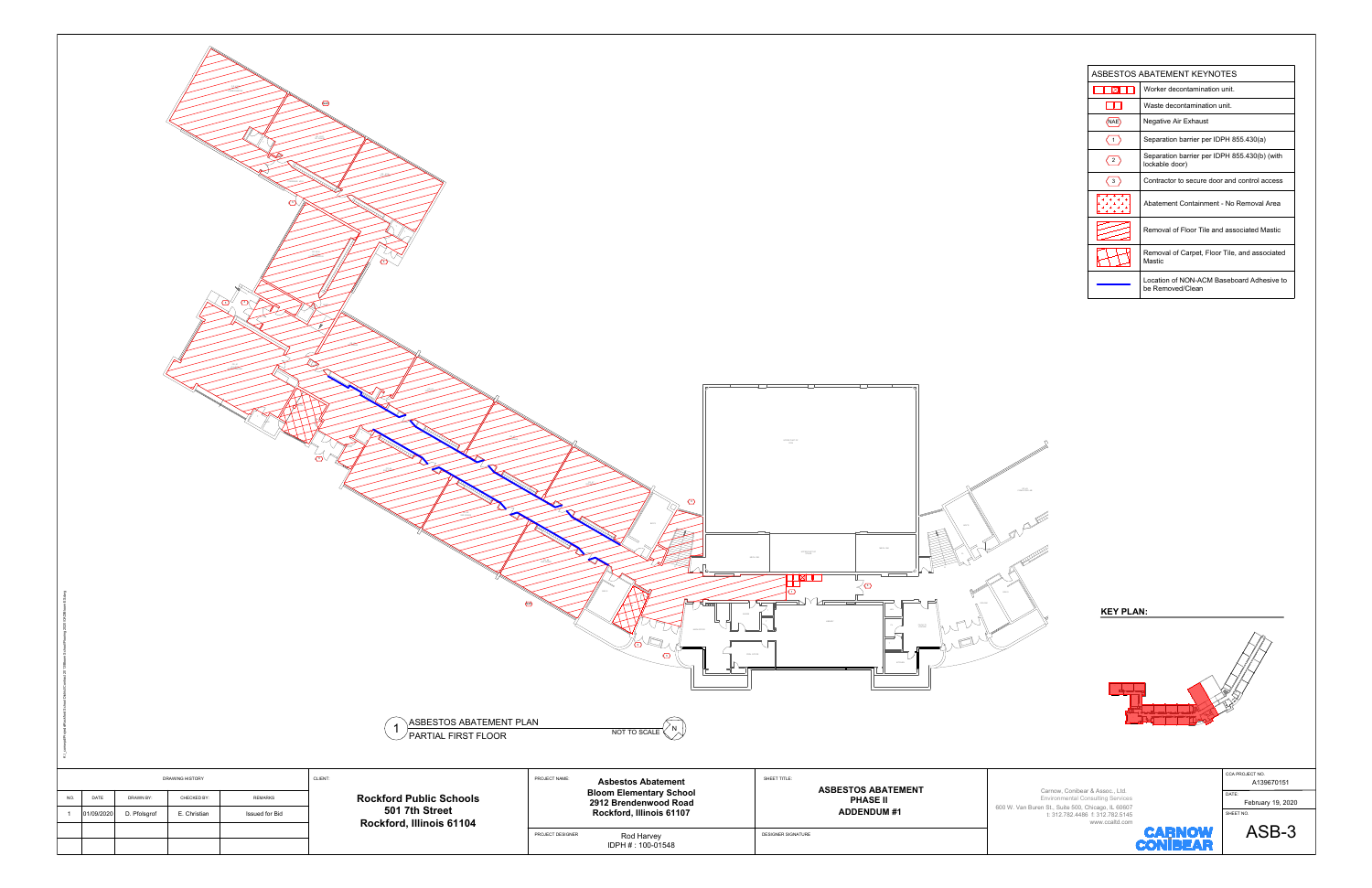ROCKFORD PUBLIC SCHOOLS<br>IFB No. 20-21 Asbestos Abatement at Bloom E.S.<br>Pre-Bid Meeting Sign-In Sheet<br>February 11, 2020 at 3:30 p.m.



# PRE-BID MEETING SIGN-IN SHEET

IFB No. 20-21 Asbestos Abatement Project at Bloom E.S.

| guix paloi plis<br>Servicosco                | 847-346-3139                       | Ky 4.5ml DV<br>$G$ . (b1/ts, /L 60136                                                  |                     | 8 Couvids Grovnity Aboul Plus |           |
|----------------------------------------------|------------------------------------|----------------------------------------------------------------------------------------|---------------------|-------------------------------|-----------|
| $J$ oer $\mathcal{O}(k^{\prime}/3$ klecq.com | 247 924 6350                       | Westmant II<br>C48 Blackhaunk dr                                                       | Kingdle             | Joe Kotiiquez                 |           |
|                                              | 812-320-9683 Jav.d.ha.@NSSC0.p.com | Bloomington IN CONT 47426                                                              | NESC                | <b>Harl</b>                   | ග,        |
|                                              |                                    | Aunoien FL<br>8755 old 51 Nd 37                                                        |                     | Dawa                          |           |
| CPacheco & Lose.com                          | 026-375-876                        | 3910 Entoporise Ct                                                                     | LuSo Enk            | Lozero c.<br>Werchard         | <b>ហា</b> |
| (shoer-heper Le                              | 12336202                           | 10215 Franklin Por                                                                     | Husau               | 4<br>esmyo<br>Japow Plu       |           |
| Mi Le Ce coverenz, com                       |                                    | Algin to 60303                                                                         | DIK                 | 3 MIKE flowaw                 |           |
|                                              | 7296-755.502                       | 53K W. 1244 ST                                                                         |                     |                               |           |
|                                              | 773-4894170 Hbolle Col Pexcom      | 2441 h<br>اس أيمان                                                                     | Collar              | $2\frac{1}{l}$ in Boll        |           |
|                                              | 630-386-5088                       | West CHICALO, 60185                                                                    |                     | - INA所 MASSISA IRIAST IT      |           |
| davee Biyst it All chletch                   |                                    | <b>IISI ATLANTIC DR</b>                                                                |                     |                               |           |
|                                              | Telephone                          | Company Address                                                                        | <b>Company Name</b> | <b>Printed Name</b>           |           |
|                                              |                                    | PLEASE WRITE EMAIL ADDRESS SO THAT IT IS LEGIBLE IN OR TO RECEIVE ADDENDUM INFORMATION |                     |                               |           |